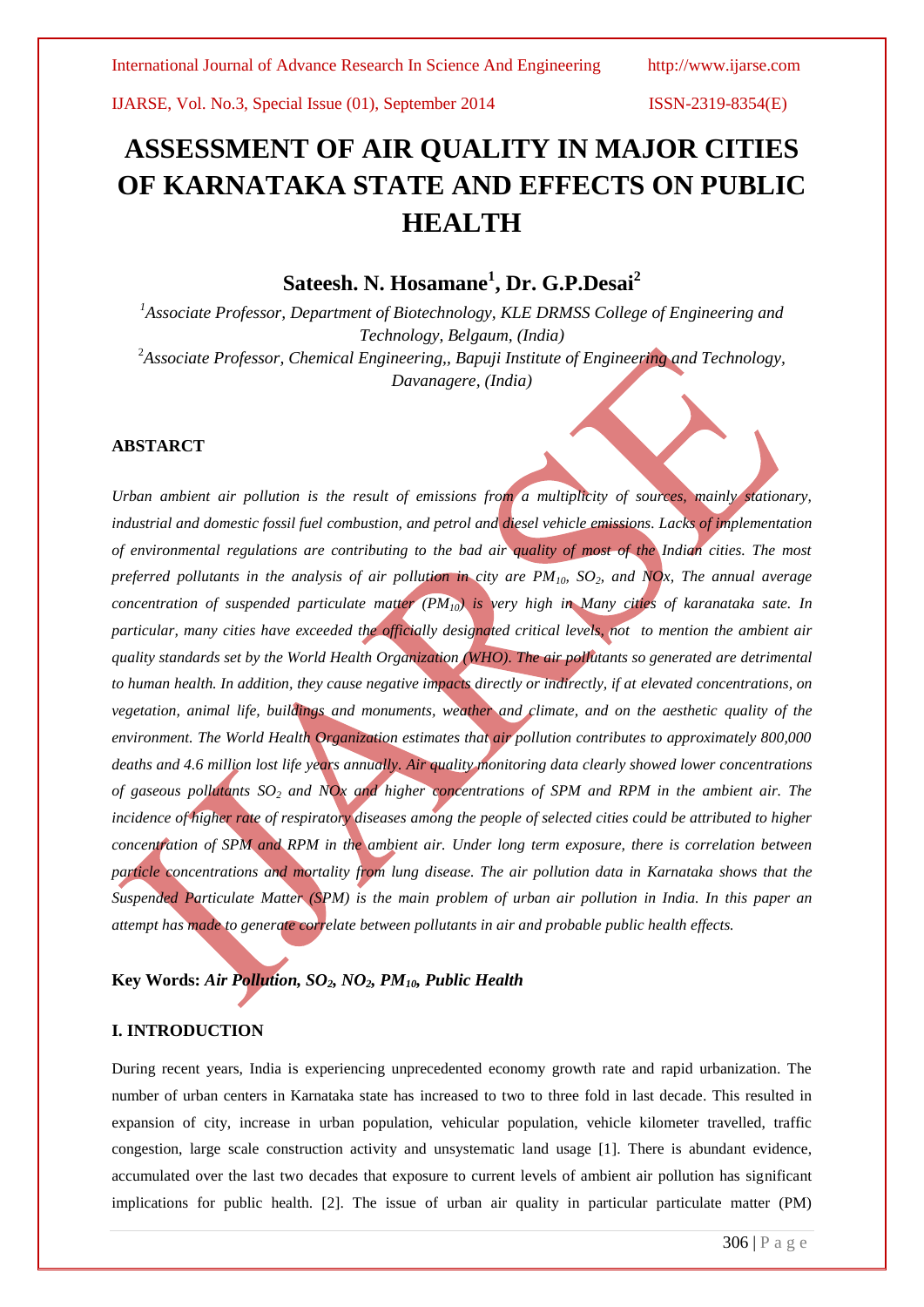concentrations receiving more attention as an increasing share of the world"s population lives in urban centers [3], particulate matter is currently under intensive epidemiological and toxicological investigation studies in the developing world[4]. The traffic generated emissions are accounting more than 50% of the total PM emissions in the urban areas [5]. Traffic related sources of air pollution are drawing increasing concerns from interested exposure assessors, epidemiologists, as well as toxicologists [4]. United Nations estimated that over 600 million people in urban areas worldwide were exposed to dangerous levels of traffic generated air pollutants [6]. Particulate matter is a serious problem in major cities in India and Karnataka state as well. PM includes particles emitted by dust, diesel soot, and emission from industries, road dust generated by vehicles and human activities. The diesel exhaust accounts for a significant proportion of small particles including sulfates in the air. In fact, the first survey of  $PM_{10}$  in Delhi shows that they reach extremely high levels as much as 500 mg/m<sup>3</sup> or 5 times higher than the standard prescribed by the CPCB[7,8]. Limited data available from the Central Pollution Control Board (CPCB) indicate that the levels of small particles less than 10 micron  $(\text{PM}_{10})$  are very high. This size of particulates is known to cause severe damage to the lungs. The World Health Organization (WHO) reports that there is no safe level for particulate matter emissions [9]. The study shows that when people were exposed to average PM<sub>10</sub> levels of 47 mg/cm<sup>3</sup> they suffered a mortality rate as much as 48 per cent higher than those exposed to lower level [10]. Although the complexity of the mechanisms and factors are not fully explained, epidemiological studies, conducted to date, has highlighted a wide range of apparent health effects, including increased risks of morbidity and mortality due to respiratory illness, cardio-vascular disease and cancer [11]. Major cities in Karnataka state are experiencing heavy particulate pollution with 50 percent of cities hitting critical levels (exceeding the standard). Present study gives an overview of particulate pollution and is an attempt to quantitatively estimate the current health effects in major cities of Karnataka state.

#### **1.1 Particulate Matter**

Particulate matter is a mixture of many subclasses of pollutants that contain many different chemical species. The particle size is often described by aerodynamic diameter. Aerodynamic diameter depends on particle density and is defined as the diameter of a particle with the same settling velocity as spherical particle with unit density i.e.  $1g/cm^3$  [12]. PM<sub>10</sub> are the particles with upper size limited by a 50% cut at 10 $\mu$ m aerodynamic diameter [12]. PM<sub>10</sub> can be formed by physical processes of crushing, grinding and abrasion of surfaces. Mining and agricultural activities are some of the sources of large size particles. $PM_{2.5}$  are the particles with upper size limited by a 50% cut at 2.5μm aerodynamic diameter [12]. Particulate matter is called primary if it is in the same form chemical form in which it is emitted into the atmosphere. The primary particulate matter includes windblown dust such as road dust, fly ash, soot etc. Particulate matter is called secondary it is formed by chemical reactions in the atmosphere. Secondary particulate matter include sulphates, nitrates etc. Complexity and the importance of particle size in determining exposure and human dose, numerous terms are used to describe particulate matter. Some are derived from and defined by sampling and/or analytic methods, e.g. "suspended particulate matter", "total suspended particulates", "black smoke". Others refer more to the site of deposition in the respiratory tract for example "inhalable particles", which pass into the upper airways (nose and mouth), and "thoracic particles", which deposit within the lower respiratory tract, and "respirable particles", which penetrate to the gas-exchange region of the lungs. Other terms, such as "PM<sub>10</sub>", have both physiological and sampling connotations [13]. The Environmental Protection Agency uses its [Air Quality Index](http://www.airnow.gov/) to provide general information to the public about air quality and associated health effects. An Air Quality Index (AQI) of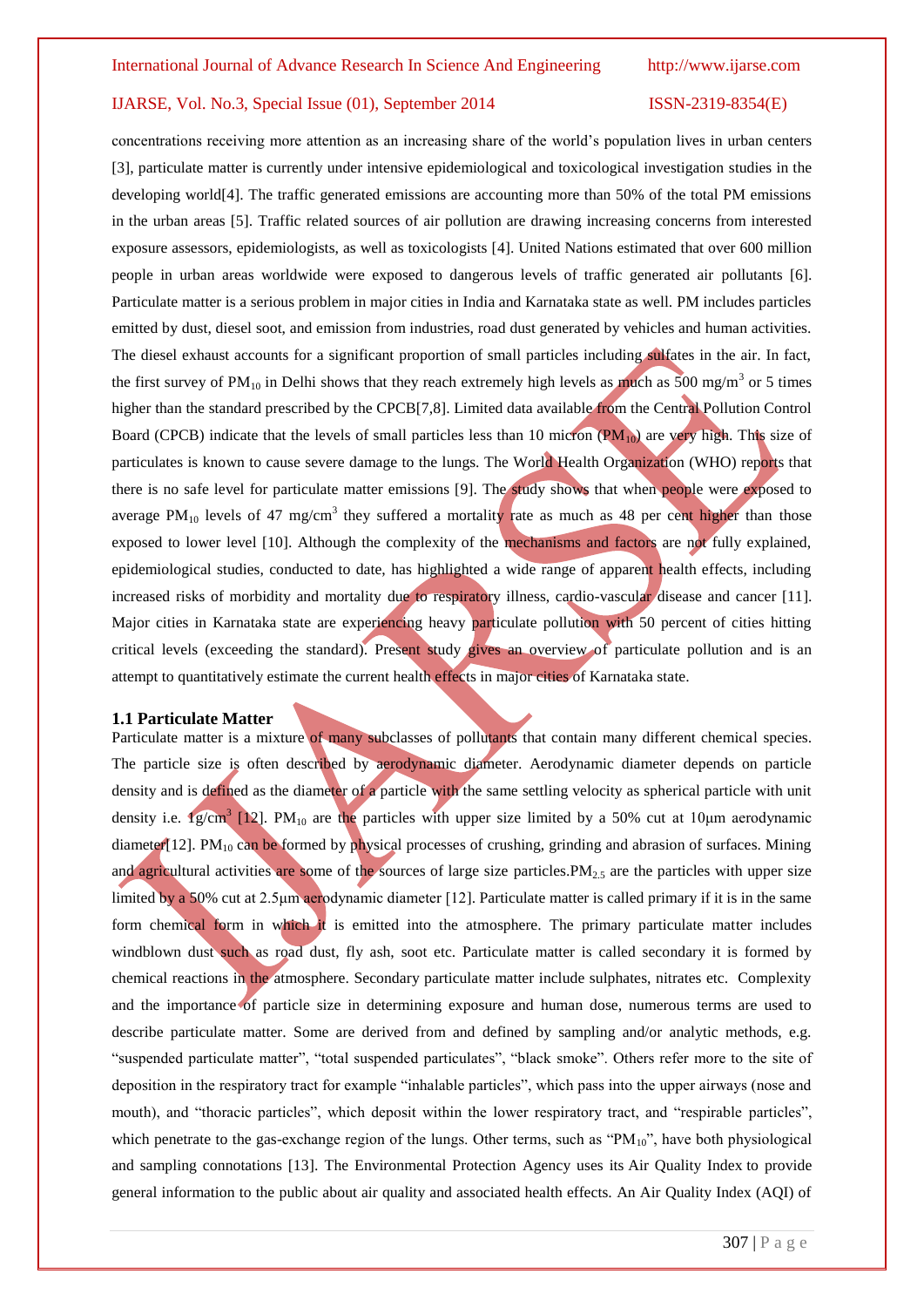100 for any pollutant corresponds to the level needed to violate the federal health standard for that pollutant. For PM<sub>2.5</sub>, an AQI of 100 corresponds to 40  $\mu$ g/m<sup>3</sup> (averaged over 24 hours) the current federal standard. An AQI of 100 for  $PM_{10}$ corresponds to a  $PM_{10}$  level of 150 micrograms per cubic meter (averaged over 24 hours).

#### **1.2 Air Pollution Control Staergies In India**

India has a relatively extensive set of regulations designed to improve the air quality. Its environmental policies have their roots in the Water Act of 1974 and Air Act of 1981. These acts created the Central Pollution Control Board (CPCB) and the State Pollution Control Boards (SPCBs), which are responsible for data collection and policy enforcement, and also developed detailed procedures for environmental compliance. created in its initial form in 1980, was established largely to set the overall policies that the CPCB and SPCBs were to enforce [14]. Starting in 1987, India"s Central Pollution Control Board (CPCB) began compiling readings of Nitrogen Dioxide (NO<sub>2</sub>), Sulfur Dioxide (SO<sub>2</sub>), and particulate matter with diameter less than 10<sub>µm</sub> (PM). The data were collected as a part of the National Air Quality Monitoring Program (NAMP), a program established by the CPCB to help identify, assess, and prioritize the pollution controls needs in different areas, as well as to help in identifying and regulating potential hazards and pollution sources[15]

#### **1.3 National Ambient Air Quality Measurement(N.A.M.P)**

Central Pollution Control Board initiated National Ambient Air Quality Monitoring (NAAQM) programme in the year 1984 with 7 stations at Agra and Anpara. Subsequently the programme was renamed as National Air Quality Monitoring Programme (NAMP). Steadily the air quality monitoring network got strengthened by increasing the number of monitoring stations from  $28 \times 365$  during 1985 – 2009. During the financial year 2010-11, 93 new stations were added and the number of stations under operation was raised to 456 covering 190 cities in 26 states and 5 Union Territories as on 31st March 2011[16].The Karnataka state pollution control board (KSPCB) is constituted under CPCB, sanctioned with 29 monitoring stations out of which 15 are operational. National ambient air quality measurement (NAPM) revised National Ambient Air Quality Standards (NAAQS) for particulate matter notified on November 2009[17]. Surprisingly the levels of  $SO<sub>2</sub>$  and  $NO<sub>2</sub>$  is not much high as expected and is below the permissible limits as prescribed by air pollution control board, the public health effect is mainly by particulate pollution.

| Sl. | Pollutants                                                                         | Time Weighted | Industrial,        | Ecologically   |
|-----|------------------------------------------------------------------------------------|---------------|--------------------|----------------|
| No. |                                                                                    | Average       | Residential, Rural | Sensitive Area |
|     |                                                                                    |               | and other Areas    |                |
| 1.  | Particulate Matter                                                                 | Annual        | 60                 | 60             |
|     | (size <10 $\mu$ g/m <sup>3</sup> ) or<br>PM <sub>10</sub> $\mu$ g/m <sup>3</sup>   | 24 Hours      | 100                | 100            |
|     |                                                                                    |               |                    |                |
| 2.  | <b>Particulate Matter</b>                                                          | Annual        | 40                 | 40             |
|     | (size < 2.5 $\mu$ g/m <sup>3</sup> ) or<br>PM <sub>10</sub> $\mu$ g/m <sup>3</sup> | 24 Hours      | 60                 | 60             |
|     |                                                                                    |               |                    |                |

### **TABLE 1. NAAQAS FOR PERTICULATE MATTER**

The air quality of different cities has been compared with the respective NAAQS. The air quality has been categorized into four broad categories based on an Exceedence Factor (EF) is the ratio of observed annual mean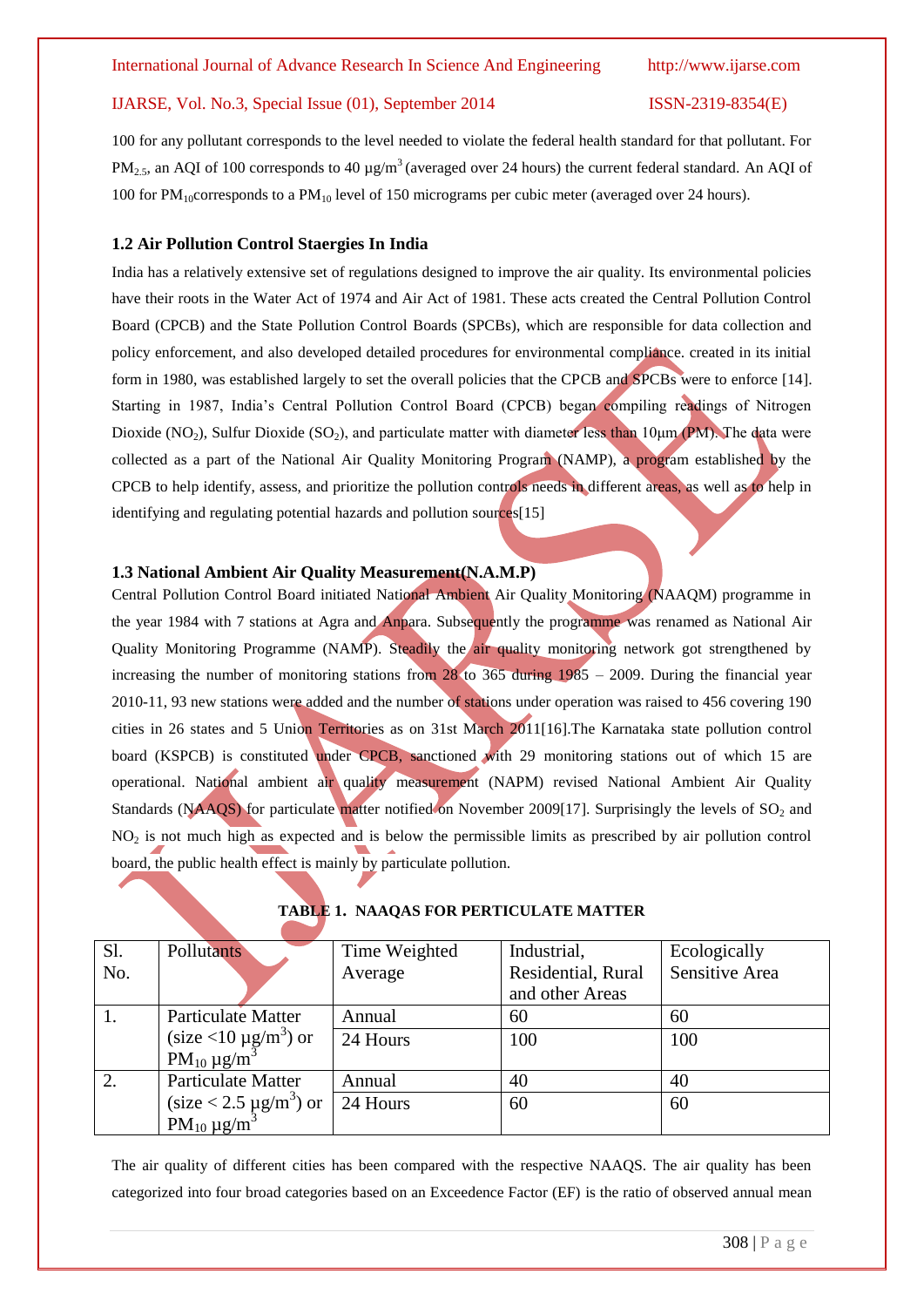concentration of criteria pollutant to the annual standard for the respective pollutant and area class. NAAQS of  $PM_{10}$  for four air quality categories are; Critical pollution (>90), when EF is > 1.5; High pollution (61-90) : when the EF is between  $1.0 < 1.5$ ; Moderate pollution (31-60) : when the EF between  $0.5 < 1.0$ ; and Low pollution (0-30): when the EF is  $< 0.5[21]$ .

#### **1.4 Pollution Trends In Karnataka**

Under particulate matter Bangalore has been identified as one among 14 cities that have high levels of particulate matter, while 47 per cent cities monitored in the State exceed ambient air quality standards in this category. The SPM and RSPM data were collected from the KSPCB; the annual average data were and compared with NAAQS.



**Fig 2. Trend Of No<sup>2</sup> Level In Bangalore**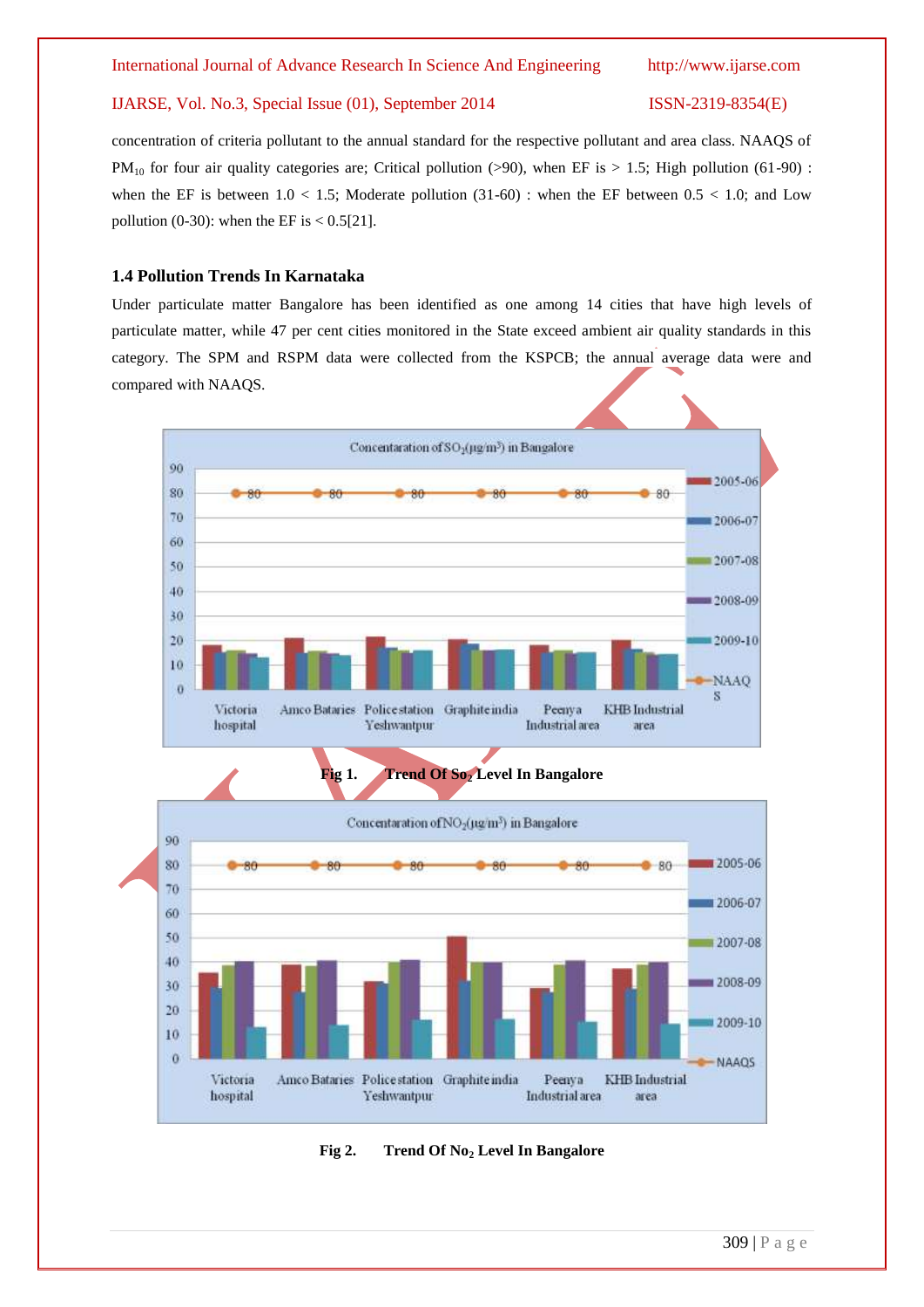### IJARSE, Vol. No.3, Special Issue (01), September 2014 ISSN-2319-8354(E)







### **Figure 4. Trend Of So<sup>2</sup> Level In Major Cities**



**Figure 5 Trend Of No<sup>2</sup> Level In Major Cities**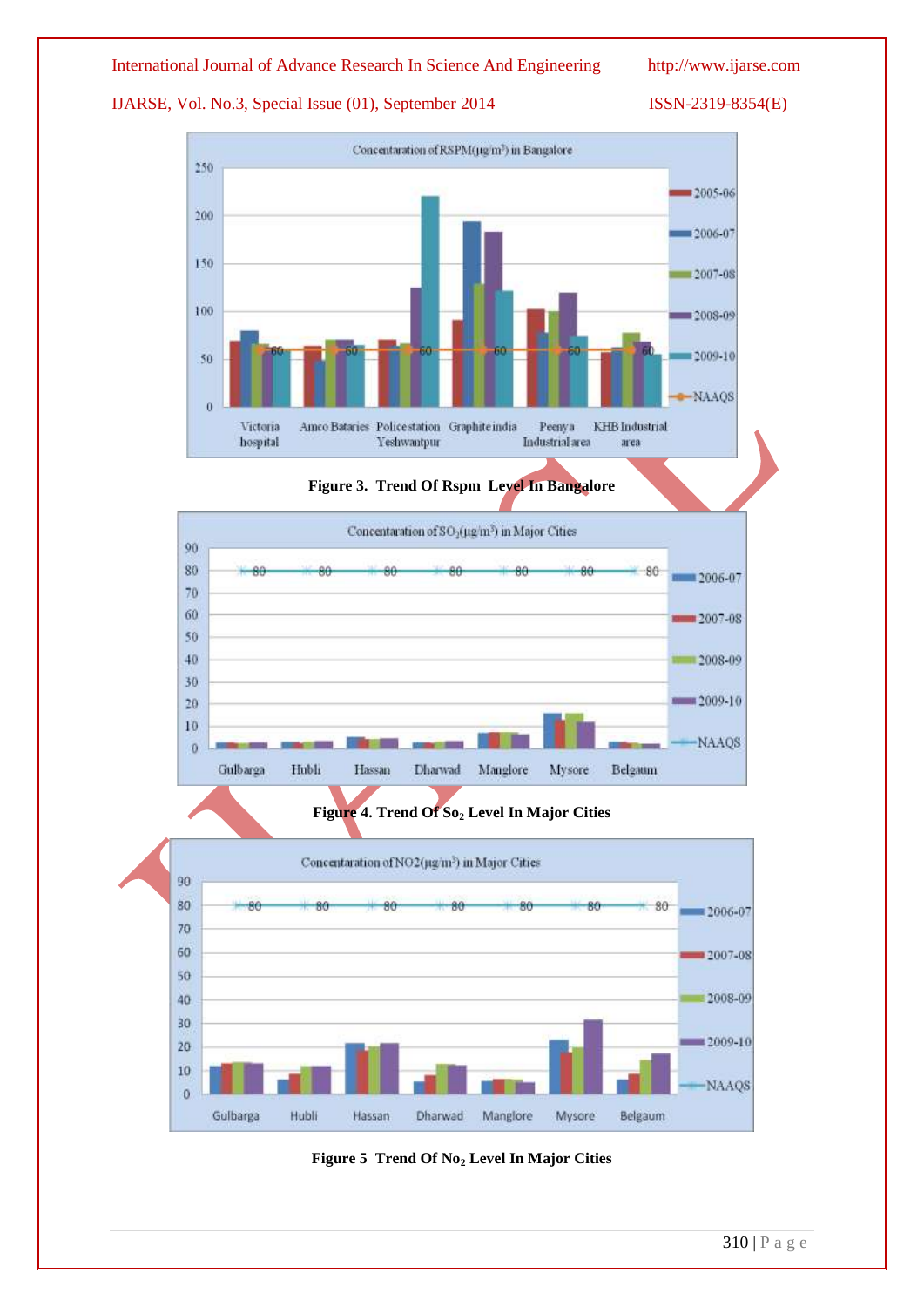### IJARSE, Vol. No.3, Special Issue (01), September 2014 ISSN-2319-8354(E)



#### **Figure 6. Trend Of Rspm Level In Major Cities**

The average concentration of SPM and RSPM were 220  $& 225 \mu g/m^3$  in Bangalore, which is major worry, these levels were found to be very high in Gulbarga (177 & 68  $\mu$ g/m<sup>3</sup>), Hubli (222 & 103 $\mu$ g/m<sup>3</sup>), and Dharwad (241 and 115 $\mu$ g/m<sup>3</sup>) respectively. Mysore (78 & 41 $\mu$ g/m<sup>3</sup>), Mangalore (35 & 72 $\mu$ g/m<sup>3</sup>) and Belgaum (70 and 33μg/m<sup>3</sup>) found to be the less polluted cities as per the data. The respirable particulate matter is the worry for major cities in Karnataka.

### **II. HEALTH RISK ANALYSIS**

Air pollution epidemiology studies typically involve the determination of a statistical association between the frequency or probability of a given health outcome and concurrent air pollution concentrations. Usually, the pollution concentrations are measured at fixed site monitors located in proximity to the study population in the course of their usual activities and consequent pollution exposures. Thus, extrapolations between species or to lower doses, necessary for most toxicological or human clinical studies, are not required to develop doseresponse functions. [3]. Air quality evaluation is important for assessing the nature of population exposure to air pollution. Assessment of population exposure is necessary for health impact assessment, which in turn is crucial for developing plans for air quality management and protecting the public health [18]. The mortality rate can be measured by using prescribed standards with present levels in PM. The probability exposure of PM concentration shows the health condition of a city.

| Area/Location             | <b>RSPM</b>            | Difference | $AQI^*$     | % Mortality |
|---------------------------|------------------------|------------|-------------|-------------|
|                           | $\mu$ g/m <sup>3</sup> | (NAAQS)    |             |             |
| Bangalore                 | 59                     | - 1        | 98 (HAP)    | --          |
| Victoria Hospital         | 65                     |            | 108 (SAP)   | 0.5         |
| <b>Amco Batteries</b>     | 221                    | 161        | 368 (SAP)   | 16.1        |
| 3.<br>Yeshwantpur         | 122                    | 62         | $203$ (SAP) | 6.2         |
| Graphite India<br>4.      | 74                     | 12         | 123 (SAP)   | 1.2         |
| Peenya Industrial area    | 56                     | -4         | 93 (HAP)    | $- -$       |
| KHB Industrial area<br>6. | 221                    | 161        | 368 (SAP)   | 16.1        |
| Gulbarga                  | 68                     | 8          | 113(SAP)    | 0.8         |
| Hubli                     | 103                    | 43         | 171 (SAP)   | 4.3         |
| Hassan                    | 44                     | $-12$      | 73 (MAP)    | --          |

### **TABLE 2: PM10VERSUS NAAQAS AND MORTALITY RATE, 2009-10**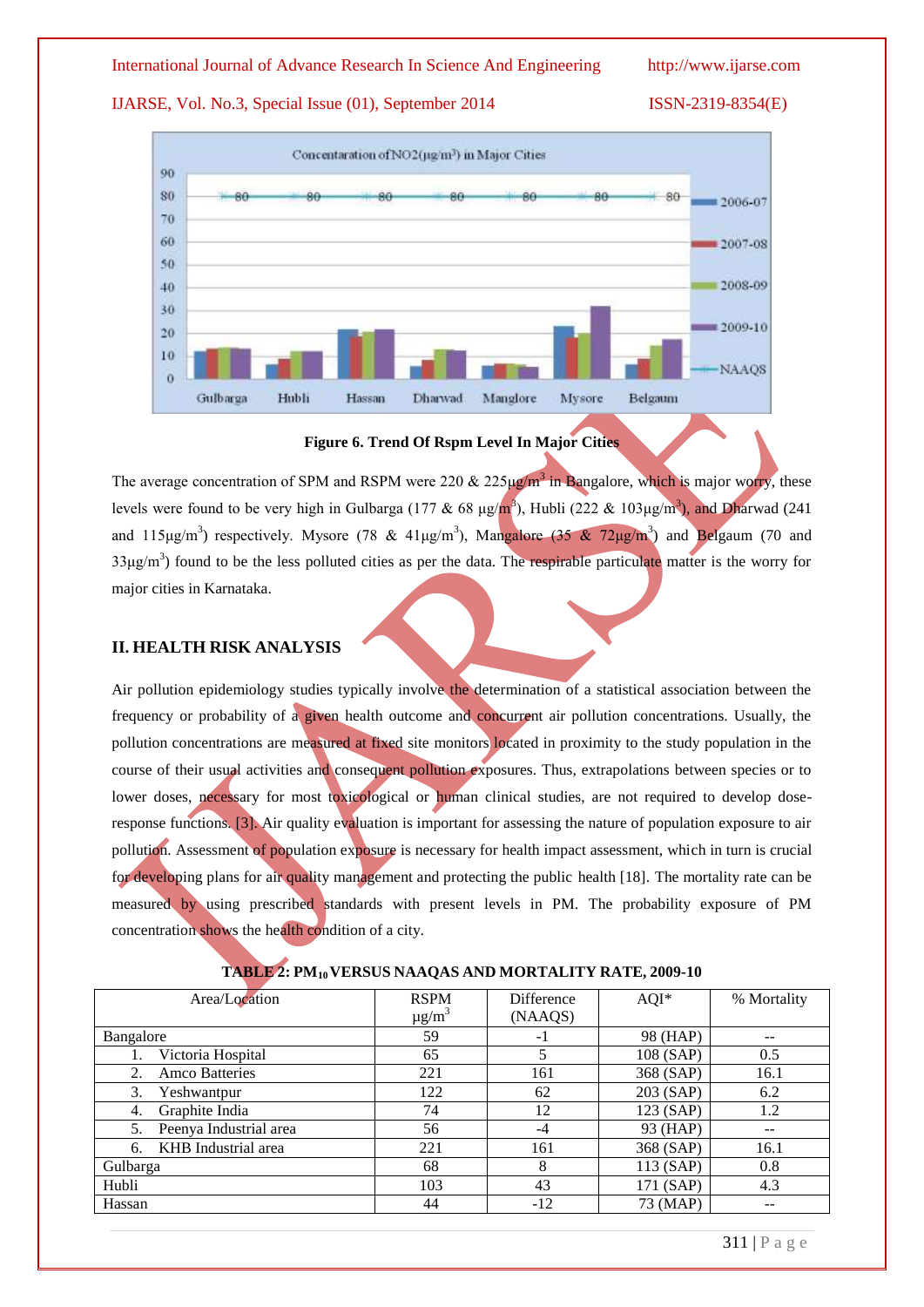#### IJARSE, Vol. No.3, Special Issue (01), September 2014 ISSN-2319-8354(E)

| Dharwad   | 1 <sub>E</sub><br>1 I J | ັບ               | (SAP)<br>191 | ັ∙∙                      |
|-----------|-------------------------|------------------|--------------|--------------------------|
| Mangalore | ົ<br>33                 | つく<br>ر 2–       | 58 (MAP)     | $\sim$ $\sim$            |
| Mysore    | 4 <sub>1</sub>          | -19              | 68 (MAP)     | $\sim$ $\sim$            |
| Belgaum   | $\mathcal{L}$<br>دد     | $\sim$<br>$-L$ , | 55(MAP)      | $\overline{\phantom{m}}$ |

\*AIR QULITY INDEX : SEVERE AIR POLLUTION-76-100, HEAVY AIR POLLUTION -51-75, MODRATE AIR POLLUTION-26-50, CLEAN AIR- 0-25

#### **TABLE 3: PROBABILITY EXPOSURE OF PM<sup>10</sup> CONCENTARION FOR AN ADULT, 2009-10**

| Area/Location                | <b>RSPM</b>            | Adults (70kg) intake |                 |         |
|------------------------------|------------------------|----------------------|-----------------|---------|
|                              | $\mu$ g/m <sup>3</sup> | $\mu$ g/day          | $\mu$ g(kg/day) | >PM10   |
| Bangalore                    | 59                     | 1180                 | 16.85           | 2.57    |
| Victoria Hospital            | 65                     | 1300                 | 18.57           | 4.29    |
| 2.<br><b>Amco Batteries</b>  | 221                    | 4420                 | 63.14           | 48.86   |
| 3.<br>Yeshwantpur            | 122                    | 2440                 | 34.85           | 20.57   |
| Graphite India<br>4.         | 74                     | 1480                 | 21.14           | 6.86    |
| Peenya Industrial area<br>5. | 56                     | 1120                 | 16              | 1.72    |
| KHB Industrial area<br>б.    | 221                    | 4420                 | 63.14           | 48.86   |
| Gulbarga                     | 68                     | 1360                 | 19.42           | 5.14    |
| Hubli                        | 103                    | 2060                 | 29.42           | 15.14   |
| Hassan                       | 44                     | 880                  | 12.57           | $-1.70$ |
| Dharwad                      | 115                    | 2300                 | 32.85           | 18.57   |
| Manglore                     | 35                     | 700                  | 10              | $-4.28$ |
| Mysore                       | 41                     | 820                  | 11.71           | $-2.56$ |
| Belgaum                      | 33                     | 660                  | 9.42            | $-4.85$ |
|                              |                        |                      |                 |         |

### **TABLE 4: PROBABILITY EXPOSURE OF PM10CONCENTARTION FOR CHILD, 2009-10**

| Area/Location          | <b>RSPM</b>            | 2 year old child |                 |        |
|------------------------|------------------------|------------------|-----------------|--------|
|                        | $\mu$ g/m <sup>3</sup> | µg/day           | $\mu$ g(kg/day) | >PM10  |
| Bangalore              | 59                     | 354              | 29.5            | 27.36  |
| Victoria hospital      | 65                     | 480              | 40              | 30.36  |
| <b>Amco Batteries</b>  | 221                    | 384              | 32              | 108.36 |
| Yeshwantpur            | 122                    | 732              | 61              | 58.86  |
| Graphite India         | 74                     | 552              | 46              | 34.86  |
| Peenya Industrial area | 56                     | 432              | 36              | 25.86  |
| KHB Industrial area    | 221                    | 600              | 50              | 108.36 |
| Gulbarga               | 68                     | 426              | 35.5            | 31.86  |
| Hubli                  | 103                    | 594              | 49.5            | 49.36  |
| Hassan                 | 44                     | 294              | 24.5            | 19.86  |
| Dharwad                | 115                    | 474              | 39.5            | 55.36  |
| Mangalore              | 35                     | 372              | 31              | 15.36  |
| Mysore                 | 41                     | 282              | 23.5            | 18.36  |
| Belgaum                | 33                     | 198              | 16.5            | 14.36  |

(Adult = 2000.0 µg/day, Child= 600.0 µg/day Calculation based on NAAQS, and Tolerable daily intakes = 7.14 and 3.57 µg (kg/d) for adults/ and children).

Health risk assessment is made based on annual average  $PM_{10}$  concentration for major cities and is compared with standards to assess the health. For this, the ventilation rates of 20  $\text{m}^3$ /day for adults and 6  $\text{m}^3$ /day for 2 year old children were used.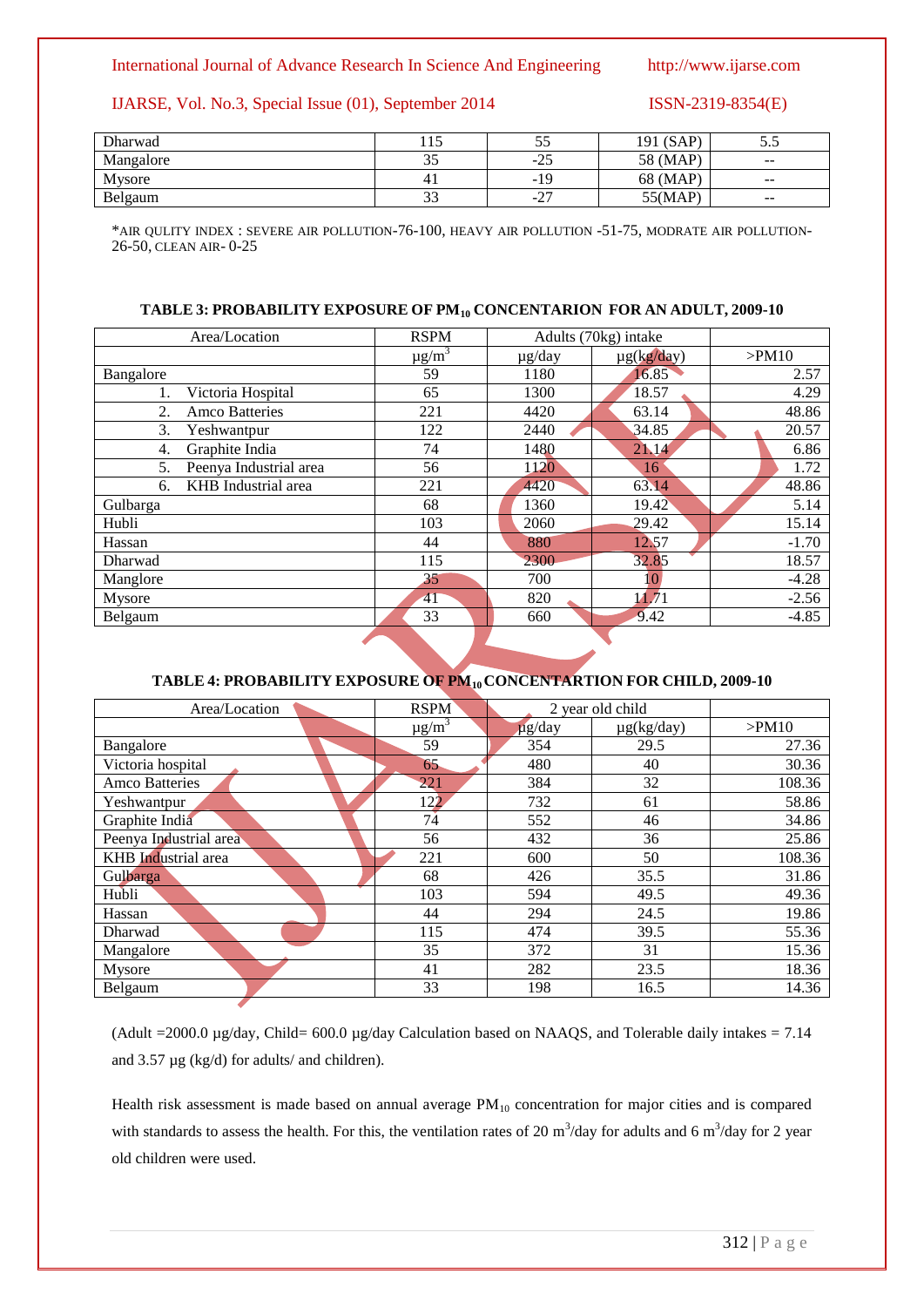# **2.1 HEALTH EFFECTS OF PARTICULATE AIR POLLUTION**

The World Health Organization has identified ambient air pollution as a high priority in its Global Burden of Disease initiative and estimated that air pollution is responsible for 1.4% of all deaths and 0.8% of disability adjusted life years globally. The population health impacts of air pollution, including both mortality and morbidity. Characterizing the population health risks of ambient air pollution is critical to the development of risk management policies and strategies [19]. The exposure assessment based solely on air pollution concentrations, it would be useful to understand exposure assessment based on distribution of the population [20,21]. Association between mortality rate and particulate air pollution has long been studied, but many studies may be limited by a lack of control for confounding factors[22].The results of air pollution data analysis could provide a measure of "population exposure" by source type that would aid policy makers and epidemiologists in identifying areas of elevated exposure risk[23]. Exposure denotes the event when a person comes into contact with a pollutant for a particular time. On the other hand, dose refers to the actual quantity of pollutant that crosses the barrier of a body. When the SPM is dominated by  $68\%$  of PM<sub>10</sub>, it is associated with 9.5% increase in mortality. Particularly, an increase in black smoke by  $50\mu\text{g/m}^3$  was associated with 2.2% and 3.1% increase in mortality [24]. When the analysis was restricted to days with  $\leq 200 \mu g/m^3$  and  $\leq 150 \mu g/m^3$ , PM<sub>2.5</sub> and PM<sub>10</sub> have also significant effect on hospital admission rates for a subset of respiratory diagnoses (asthma, bronchitis, chronic obstructive pulmonary disease, pneumonia, upper respiratory and lower respiratory tract infections), with a relative risk of 1.24 for a log10 increase in exposure [25]. The results of many studies indicate that exposure to air pollutants increase respiratory morbidity in children[26,27,28]. A rise in PM10 level by10 $\mu$ g/m<sup>3</sup> augments the prevalence of bronchitis and chronic cough by as much as 25%, as well as causing relatively smaller increases in respiratory deaths and reduced lung function [29]. An annual average rise in PM10 levels by  $25\mu g/m^3$  every year in Delhi implies an increase of  $25\%$  to  $65\%$  in bronchitis and chronic cough every year [30,31]. Consistent evidence indicates that indoor air pollution increases the risk of acute respiratory infections in childhood, the most important cause of death among children under 5 years of age in developing countries [27]. A rise in PM10 by 10 $\mu$ g/m<sup>3</sup> increased asthma attacks by 3% [28]. A rise in sulfur dioxide or PM<sub>10</sub> increases the incidence of cardiovascular deaths by 1.5% [32]. In Bangalore, the annual increase in the average level of PM10 of 25 µg/m<sup>3</sup> translates to a 5% rise in cardiovascular deaths every day [29, 30].

#### **2.2 CONCLUSION**

The study shows that the status of PM pollution in Bangalore, Gulbarga, Hubli and Dharwad is very severe which shows the bad health of these cities. There is an urgent need to make strict environmental regulation to mitigate the particulate pollution.. Recent studies clearly suggest that current standards for PM may not be protecting general public and children, the standards should be revised. The health effects of PM are well documented, but there is no evidence of a safe level of exposure for which no adverse health effects occur. Monitoring of air pollution needs to be improved in many cities, the local authorities should develop dose response models on public health, which can be used to predict health of public. Particulate air pollution can be reduced using advanced technologies, stricter air quality standards, limits for emissions from various sources, reducing energy consumption, changing modes of transport, land use planning, using cleaner modes of transport.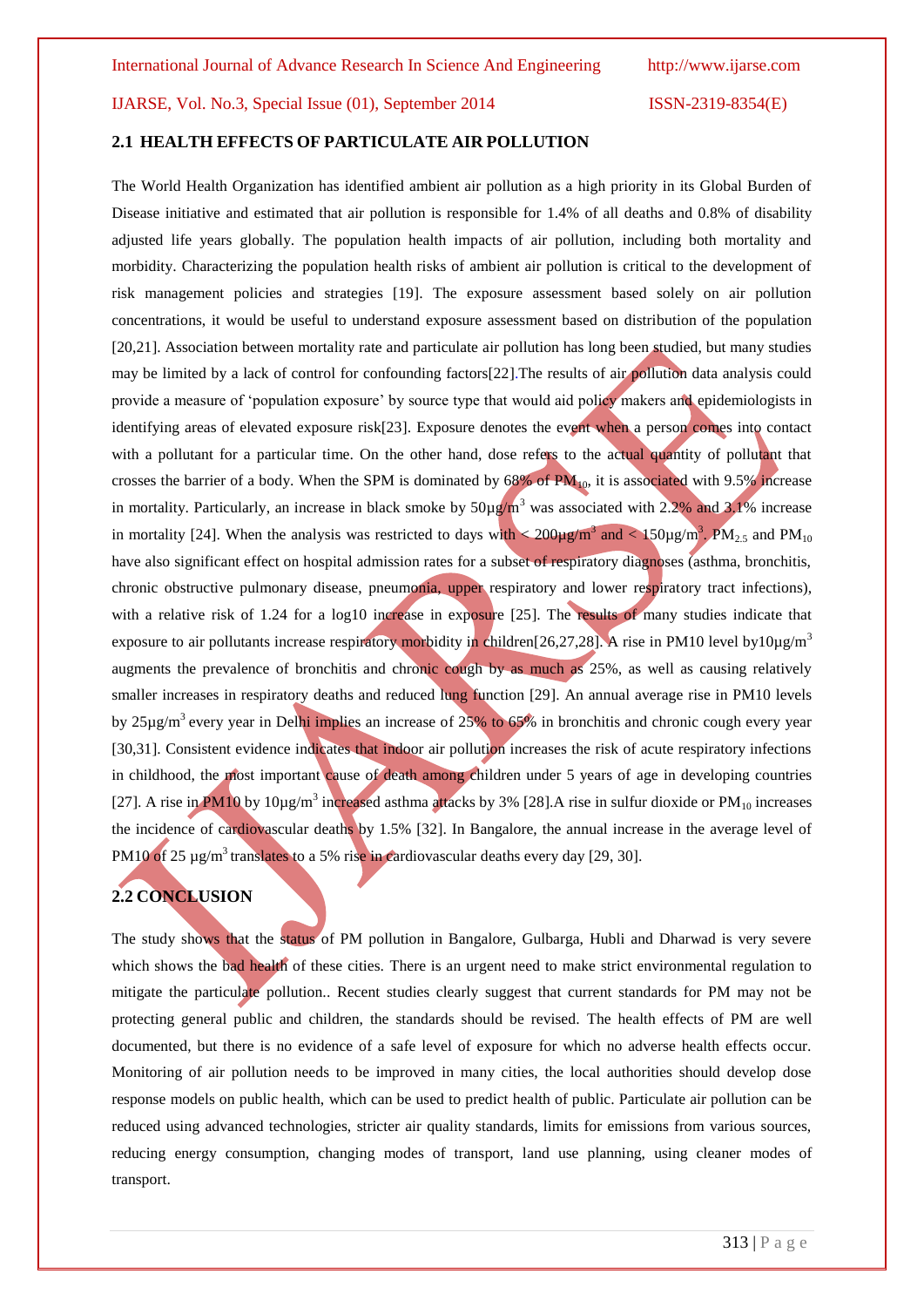#### **REFERENCES**

- [1] P. Datta, "Urbanization in India, Regional and Sub‐Regional Population Dynamic Population Process in Urban Areas. European Population" Conference, June 21‐24, 2006.
- [2] U.S. Environmental Protection Agency, "Air Quality Criteria for Particulate Matter", Office of Research and Development, and World Health Organization, Guidelines for Air Quality, EPA/600/P 95/001cF, WHO, 1999.
- [3] United Nations (UN), "World Urbanization Prospects: The 2003 Revision", Department of Economic and Social Affairs, Population Division, ST/ESA/SER.A/237 New York. 2004.
- [4] Xianglu Han, P.Luke. Naeher, "A review of traffic-related air pollution exposure assessment", Environment International vol.32,pp. 106 – 120,2006.
- [5] A.Wrobel, , E.Rokita, , W.Maenhaut, "Transport of traffic-related aerosols in urban areas", Science of the Total Environment vol.257, pp.199– 21, 2000.
- [6] R. Cacciola, M.Sarva, R. Polosa, "Adverse respiratory effects and allergic susceptibility in relation to particulate air pollution: flirting with disaster", Allergy; vol.57:281– 6. 2002.
- [7] PM10 levels in Delhi, Central Pollution Control Board, 1998.
- [8] J. Shah, T.Nagpal, "Urban Air Quality Management Strategy in Asia (URBAIR)", The World Bank, 1996.
- [9] Air quality management: Air Quality Guidelines, WHO, Geneva, 1999.
- [10] D.W. Dockery, "An association between air pollution and mortality in six U.S. cities", New England Journal of Medcine, vol.329, pp.1753–1759, 1993.
- [11] J. A.Pope, R.T.Burnett, M.J.Thun, E.E.Calle, D.Krewski, K.Ito, G. D.Thurtson, "Lung cancer, cardiopulmonary mortality and long term exposure to fine particulate air pollution", Journal of the Medical Association , vol.287 (9), pp.1132-1141, 2002.
- [12] [h ttp://www.epa.gov/airtrends/aqtrnd95/pm10.html,](http://www.epa.gov/airtrends/aqtrnd95/pm10.html),USEPA,2010
- [13] Health Aspects of Air Pollution with Particulate Matter, Ozone and Nitrogen Dioxide, Report on a WHO Working Group.
- [14] Hadden.G.Susan. "Statutes and Standards for Pollution Control in India," Economic and Political Weekly, 1987.
- [15] National ambient air quality status & treands in India-2012, central pollution control board and ministary of forest and environment, January 2012.
- [16] National ambient air quality status &treands in India-2012, central pollution control board and ministary of forest and environment, January 2012.
- [17] National ambient air quality Status & trends in india-2010, central pollution control board ministry of environment & forests, January 2012.
- [18] Otta Hanninen, Alexander Economopoulos & Haluk Ozkaynak.,"Information on air quality required for health impact assessment", WHO regional publications. European series; No. 85.
- [19] Jonathan Samet, Daniel Krewski, "Health effects associated with exposure to ambient air pollution", Health Effects of Air Pollution, 70(3-4) pg 227-242, 2007.